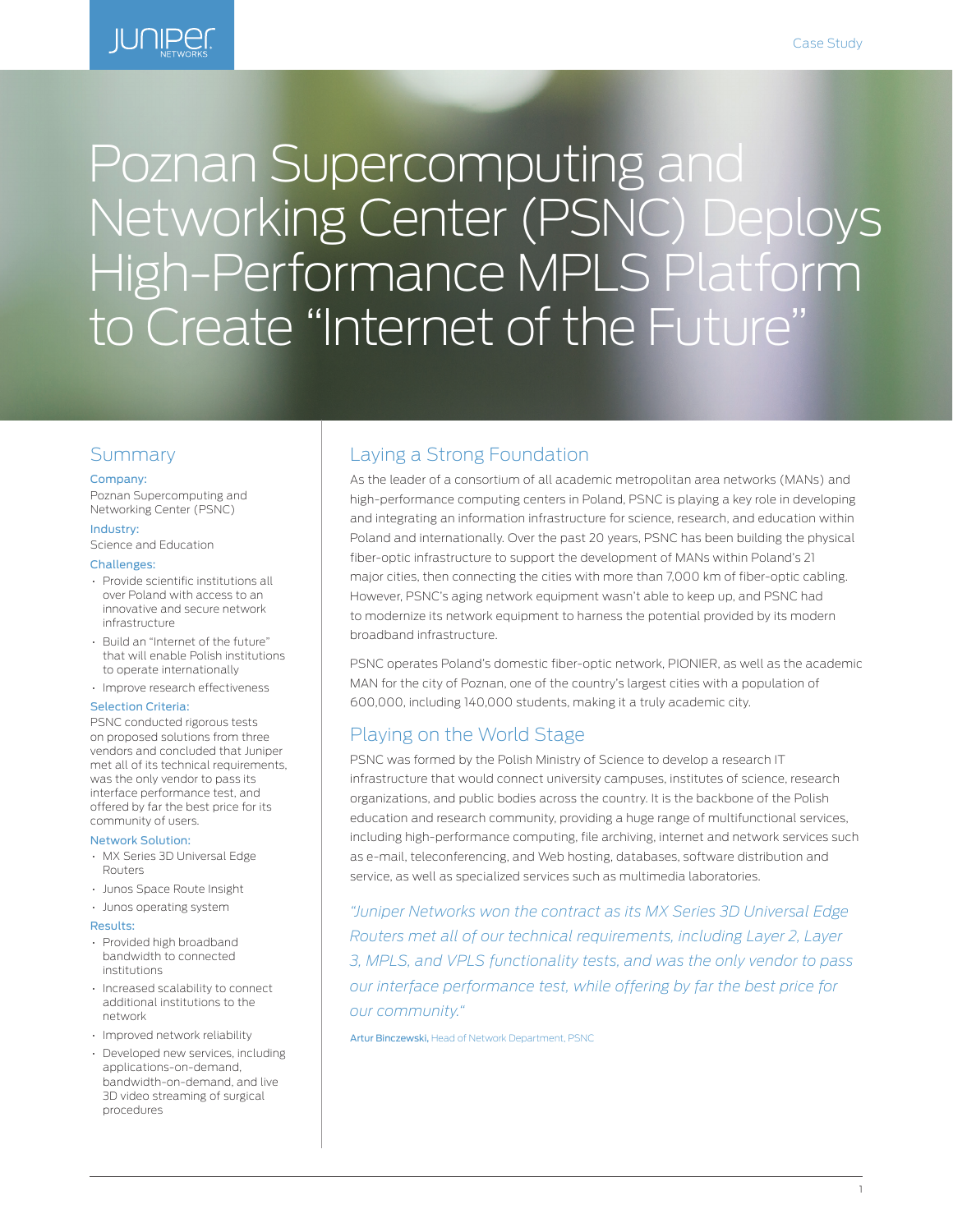It is critical for Poland's researchers to be able to play on the international research stage and partner on international research projects funded by EU research initiatives such as Horizon 2020, now and in the future. They also need to address requirements set out in the Seventh Framework Program for Research and Technological Development (FP7) for Internet of the Future. Furthermore, they need to conform to standards set by pan-European networks (such as Geant) and international bodies to ensure that they can operate at these levels.

The existing network equipment was not able to realize the potential of PSNC's fiber-optic infrastructure, and they were unable to offer "broadband to all." "We wanted to build an MPLS backbone that would increase the bandwidth and throughput of each MAN and provide dynamic virtual connections and dedicated channels that could be used on demand by universities and scientific institutions, to support a range of national and international projects," explains Artur Binczewski, head of the network department at PSNC. "Our overriding goal was to improve research effectiveness. We also needed to support advanced applications and technologies such as 4K 3D video streaming to facilitate groundbreaking new service offerings like live transmission of surgical procedures."

## Selection Criteria

Having secured an EU-funded grant from the Polish Ministry of Science, available for initiatives that support the research community, PSNC embarked on project NEWMAN, a public tender to procure 500 next-generation routers in support of a national project to deploy an MPLS IP platform across all 21 MANs and PIONIER.

Three companies competed for the contract. "As it was a public procurement, we conducted rigorous tests on all of the proposed solutions and produced a 600 page report on each vendor," says Binczewski. The contract was won by Juniper Networks for a number of reasons as he explains: "Juniper Networks won the contract as its MX Series Universal Edge Routers met all of our technical requirements, including Layer 2, Layer 3, MPLS, and virtual private LAN service (VPLS) functionality tests, and was the only vendor to pass our interface performance test, while offering by far the best price for our community."

# Solution

### Advanced MPLS services

PSNC deployed a new MPLS platform based on Juniper Networks® MX Series 3D Universal Edge Routers, including the MX80 3D Universal Edge Router at the access layer, and MX480 and MX960 3D Universal Edge Routers at the core. "Most of the MX Series routers are working as the MPLS transport layer,

and we are creating some MPLS virtual private networks (VPNs) to support specific projects or initiatives, or to connect several campuses within the same university," comments Robert Pekal, deputy manager of PSNC's network department.

The network now includes more than 21,000 1 GbE ports and 4,000 10 GbE ports and provides a backbone with 100 Gigabit capability, delivering scalability for the future and the foundation for a move towards Generalized MPLS (GMPLS). The Juniper platform supports the most advanced MPLS services, including traffic engineering, fast reroute, automatic bandwidth adjustment, Metro Ethernet Framework (MEF) E-Line, E-Tree, and E-LAN, next-generation Layer 3 VPN, carrier-of-carriers VPNs, and seamless MPLS.

The national PIONIER network can now support bandwidth-ondemand to provide dynamic and efficient network connectivity as well as applications-on-demand, where MANs and network users can request the use of a virtual machine or dedicated application. PSNC now provides access to large-scale live and on-demand high quality multimedia streams over broadband IP networks, enabling it to support advanced medical innovations such as live transmission of surgical procedures using 4K/16K high-definition 3D video. It can also create virtual connections on demand between remote research teams.

Juniper Networks Junos® operating system is enabling the PSNC teams to use multicast and IPv6 to provide more services. And Juniper Networks Junos Space Route Insight is being used by the PSNC Network Operations Center to provide real-time visibility to dynamic routing operations.

#### Internet of the future

Poland's research community now has an "Internet of the Future" that has the scope and scale to connect additional scientific institutions to the MANs and for the connected institutions to use higher broadband links.

"The new Juniper Networks infrastructure will make PSNC's metropolitan area networks and the high-performance computing centers much more reliable and able to maintain the highest standards of research network infrastructure," Binczewski says, "making it possible for connected scientific institutions to access and send information that will enable them to play on the world research stage."

The Juniper equipment also provides security of investment with a five-year warranty and software upgrade. "Our agreement with Juniper Networks has given us a very modern infrastructure that will allow us to address all of the future requirements of our research community," concludes Binczewski.